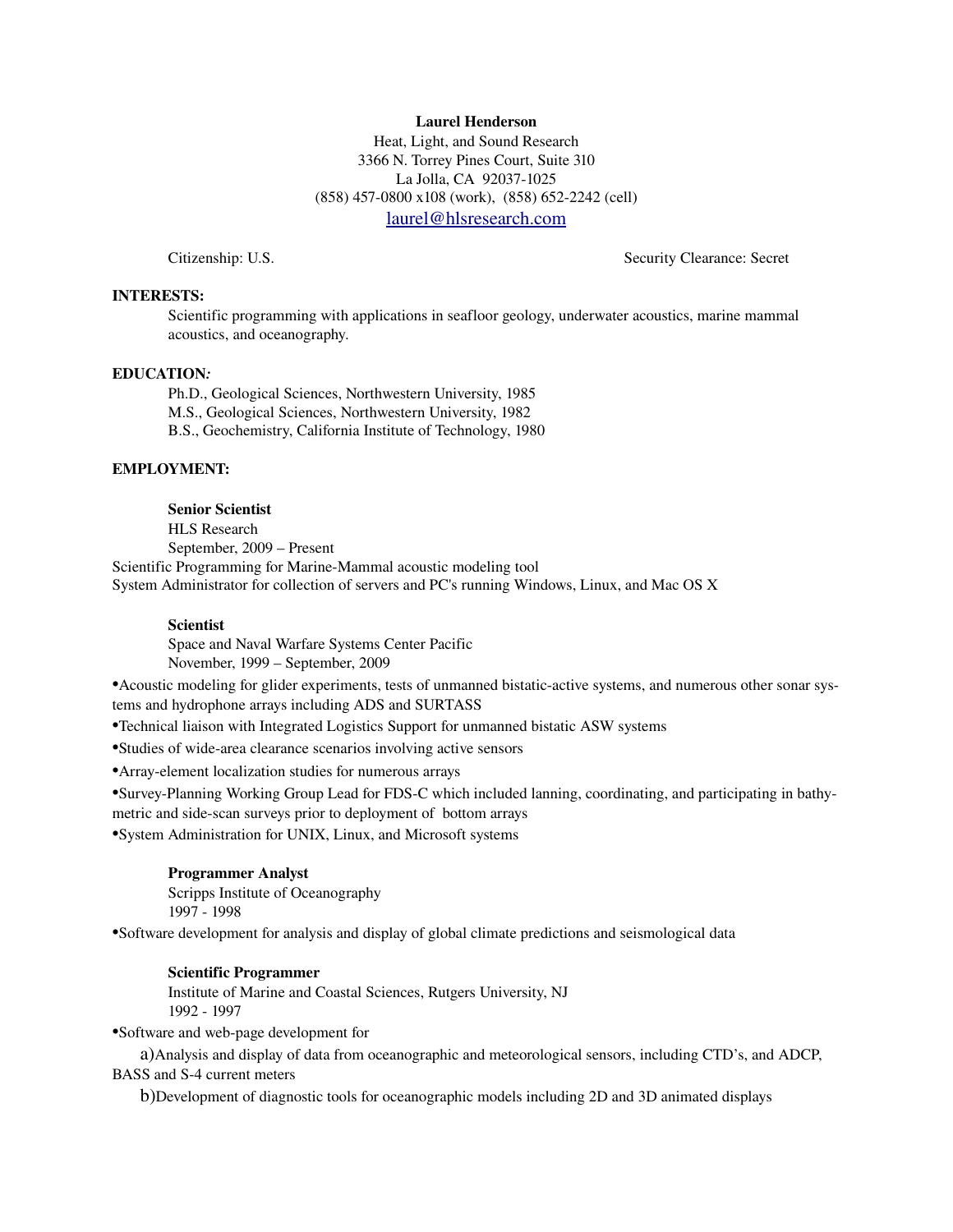## Assistant Oceanographer

SACLANT Undersea Research Centre, Italy 1987 1991

- •Oceanographic and Acoustic propagation modeling
- •Software development
- •Data-base management
- •Analysis of Weathership data

# National Research Council Post-Doc, Scientist

NRL, Washington, DC 1985 1987

•Seafloor characterization for geo-acoustic experiments

•Study of effects of mantle plumes on seafloor roughness and topography using digitized deep-tow data

# SKILLS AND CERTIFICATIONS:

- Programming Languages include Matlab, Fortran, UNIX Shell scripting, C
- Acoustics Models used include Kraken Suite, PAREQ, JPPE, RAM, S<sup>3</sup>, SPARS/ASAPS, PC-IMAT
- Oceanographic Models used include MOM, MellorYamada 2.5, ROMS (then called SPEM)
- SSC-Pacific UNIX/Linux and Microsoft System Administration Certification Level 3
- Graphics systems include UNIRAS, (Matlab), CorelDRAW, NCAR Graphics, GMT

# PUBLICATIONS

# I.  *JOURNAL ARTICLES, TECHNICAL DOCUMENTS, CONFERENCES WITH FULL PUBLISHED PROCEEDINGS*

R. G. Gordon and L. J. Henderson, "Hotspots and the tectonic evolution of the Circum-Pacific margin", Stanford University Publications in the Geol. Sci., XVIII., Proceedings of the circum-Pacific Terrane Conference, eds. D. G. Howell, D. L. Jones, A. Cox, and A. Nur. pp. 103-104 (1984).

L. J. Henderson, R. G. Gordon and D. C. Engebretson,"Mesozoic aseismic ridges on the Farallon plate and southward migration of shallow subduction during the Laramide Orogeny", Tectonics 3 121-132 (1984).

S. Piacsek, L. Henderson, P. van Meurs, A. Warn-Varnas, "Operational prediction of upper ocean environmental parameters; Part 1: Analysis of TOPS output" NORDA Technical Note 379 (1988).

L. Henderson and S. Piacsek, "Model Statistics of Inertial Shear from Multi-Year Simulations at Weathership MIKE" SACLANT Undersea Research Centre Memorandum SM241 (1990).

M. B. Porter, S. Piacsek, L. Henderson and F. Jensen, "Acoustic impact of upper ocean models", SACLANT Undersea Research Centre Memorandum, SM-227 (1989).

M. B. Porter, S. Piacsek, L. Henderson and F. Jensen, "Combined Oceanographic and Acoustic Modeling", J. Acoust. Soc. Amer., Suppl. 1. Vol. 86 (1989).

M. B. Porter, S. Piacsek, L. Henderson and F. Jensen, "Acoustic Impact of Upper Ocean Models", in Computational